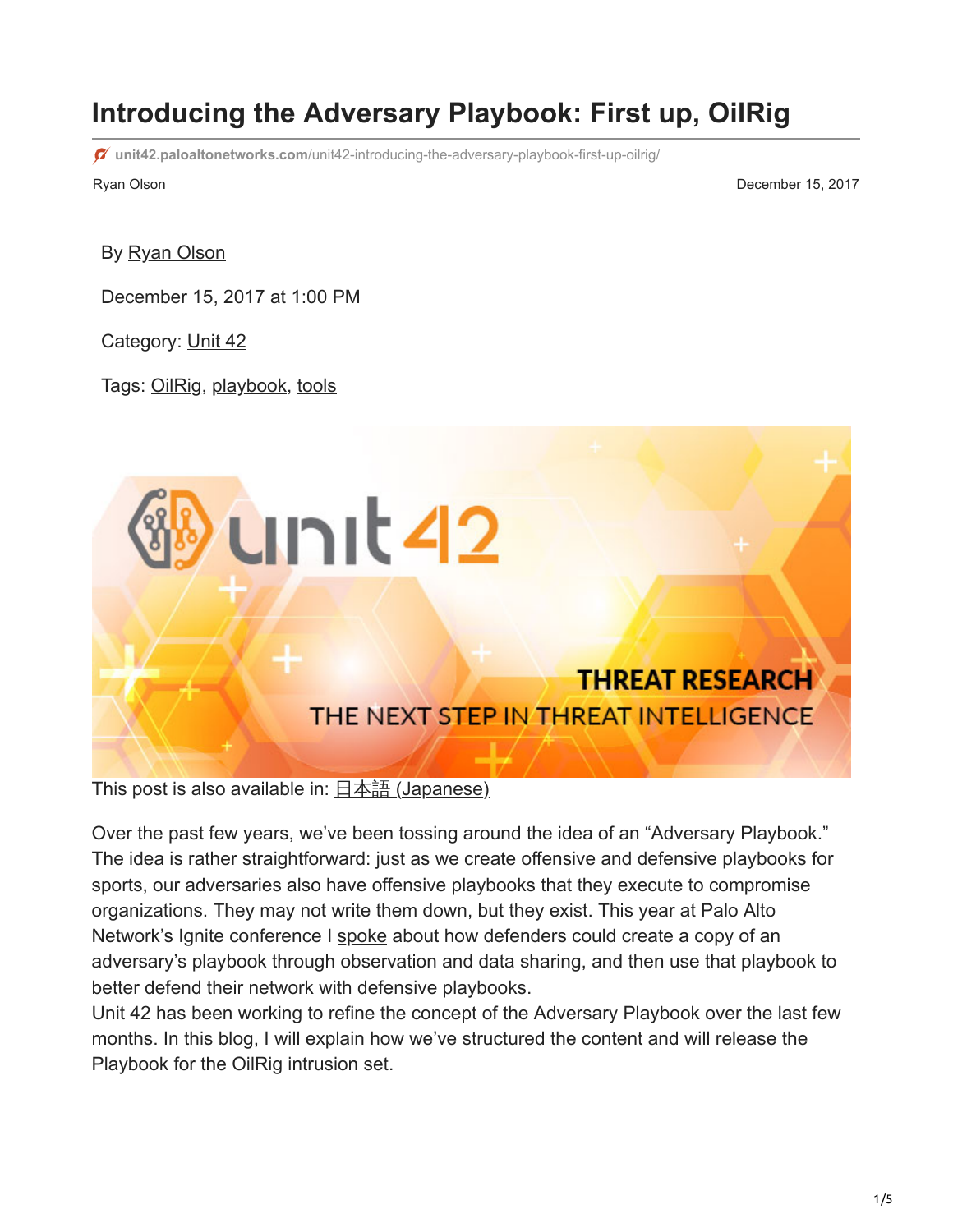#### What is a Playbook?

The goal of the Playbook is to organize the tools, techniques, and procedures that an adversary uses into a structured format, which can be shared with others, and built upon. To achieve this goal, we didn't want to develop a proprietary structure that would be exclusive to Palo Alto Networks. Instead, we identified two frameworks that would enable us to not only structure our data, but also enable us to share it with others.

### **FrameworkDescription**

- **[STIX 2.0](https://oasis-open.github.io/cti-documentation/stix/intro)** Structured Threat Information Expression (STIX™) is a language and serialization format used to exchange cyber threat intelligence (CTI).
- **[ATT&CK](https://attack.mitre.org/wiki/Main_Page)** MITRE's Adversarial Tactics, Techniques, and Common Knowledge (ATT&CK™) is a curated knowledge base and model for cyber adversary behavior, reflecting the various phases of an adversary's lifecycle and the platforms they are known to target. ATT&CK is useful for understanding security risk against known adversary behavior, for planning security improvements, and verifying defenses work as expected.

STIX 2.0 is the latest iteration of the STIX format. It has been re-designed to simplify the creation of documents and uses JSON rather than XML. STIX 2.0 provides a list of objects to represent types of information typically generated for cyber threat intelligence (CTI). For instance, STIX includes objects for intrusion sets, malware, and indicators, among others. STIX standardizes the information and attributes stored within objects based on the object type, as well as the relationships available between the various object types. The standardized objects and their relationships between each other allows this intelligence to be sharable and easily consumable without having to write complicated parsing tools. MITRE's ATT&CK framework provide names, descriptions, and links to examples of the highlevel tactics adversaries' use during an operation, as well as the techniques the adversary uses to achieve them. For example, the ATT&CK framework has a tactic called 'Launch' that refers to an adversary attempting to penetrate a network. One technique associated with this tactic is called "Spear phishing messages with malicious attachments", which describes how the adversary would launch an attack on the network. This provides common definitions and understandings of how a specific goal is accomplished by attackers.

To meld these frameworks together, we looked at how [Mitre mapped](https://github.com/mitre/cti) their ATT&CK data to STIX 2.0 and then chose appropriate objects for additional Playbook components.

| <b>Intrusion Set</b> | Adversary |
|----------------------|-----------|
| <b>Report</b>        | Playbook  |
| <b>Report</b>        | Play      |
| Campaign             | Campaign  |

# **STIX 2.0 Object Playbook Component**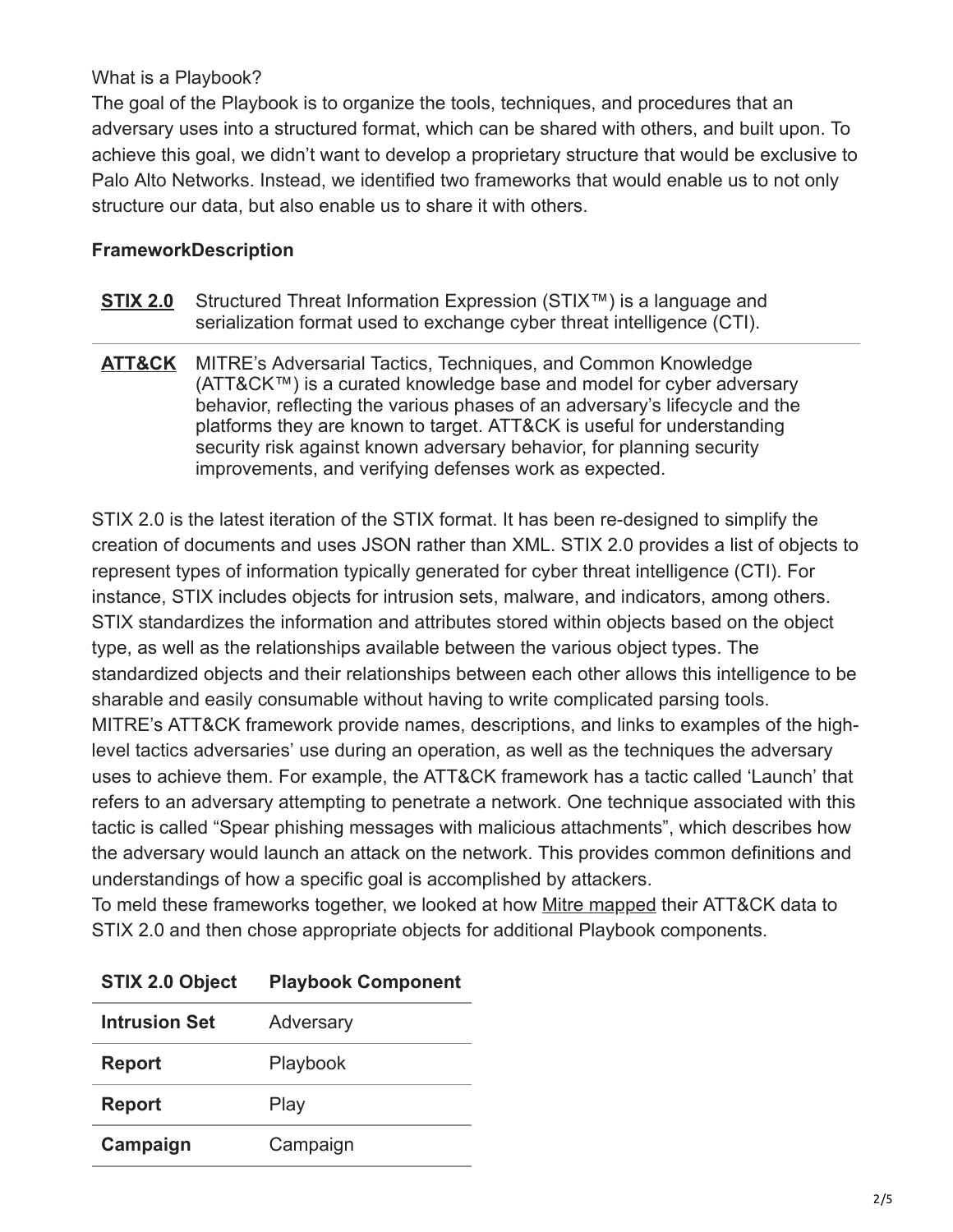| <b>Kill-Chain-Phase</b> ATT&CK Tactic |                          |
|---------------------------------------|--------------------------|
| <b>Attack-Pattern</b>                 | ATT&CK Technique         |
| Indicator                             | Indicator                |
| <b>Malware</b>                        | <b>Adversary Malware</b> |
| Tool                                  | <b>Adversary Tool</b>    |

*Adversary STIX 2.0 to Playbook Object Mapping*

With these mappings defined, we began mapping the activities of a particular adversary into the ATT&CK framework and storing the data and indicators in STIX JSON. The first adversary we choose to target is OilRig, a group that we've published multiple reports on in the last 18 months.

# Overview of OilRig

OilRig is a threat group operating primarily in the Middle East by targeting organizations in this region that are in a variety of different industries; however, this group has occasionally targeted organizations outside of the Middle East as well. It also appears OilRig carries out supply chain attacks, where the threat group leverages the trust relationship between organizations to attack their primary targets.

OilRig is an active and organized threat group, which is evident based on their systematic targeting of specific organizations that appear to be carefully chosen for strategic purposes. Attacks attributed to this group primarily rely on social engineering to exploit the human rather than software vulnerabilities; however, on occasion this group has used recently patched vulnerabilities in the delivery phase of their attacks. The lack of software vulnerability exploitation does not necessarily suggest a lack of sophistication, as OilRig has shown maturity in other aspects of their operations. Such maturities involve:

- Organized evasion testing used during the development of their tools.
- Use of custom DNS Tunneling protocols for command and control (C2) and data exfiltration.
- Custom web-shells and backdoors used to persistently access servers.

OilRig relies on stolen account credentials for lateral movement. After OilRig gains access to a system, they use credential dumping tools, such as Mimikatz, to steal credentials to accounts logged into the compromised system. The group uses these credentials to access and to move laterally to other systems on the network. After obtaining credentials from a system, operators in this group prefer to use tools other than their backdoors to access the compromised systems, such as remote desktop and putty. OilRig also uses phishing sites to harvest credentials to individuals at targeted organizations to gain access to internet accessible resources, such as Outlook Web Access.

# **Previous reports on OilRig**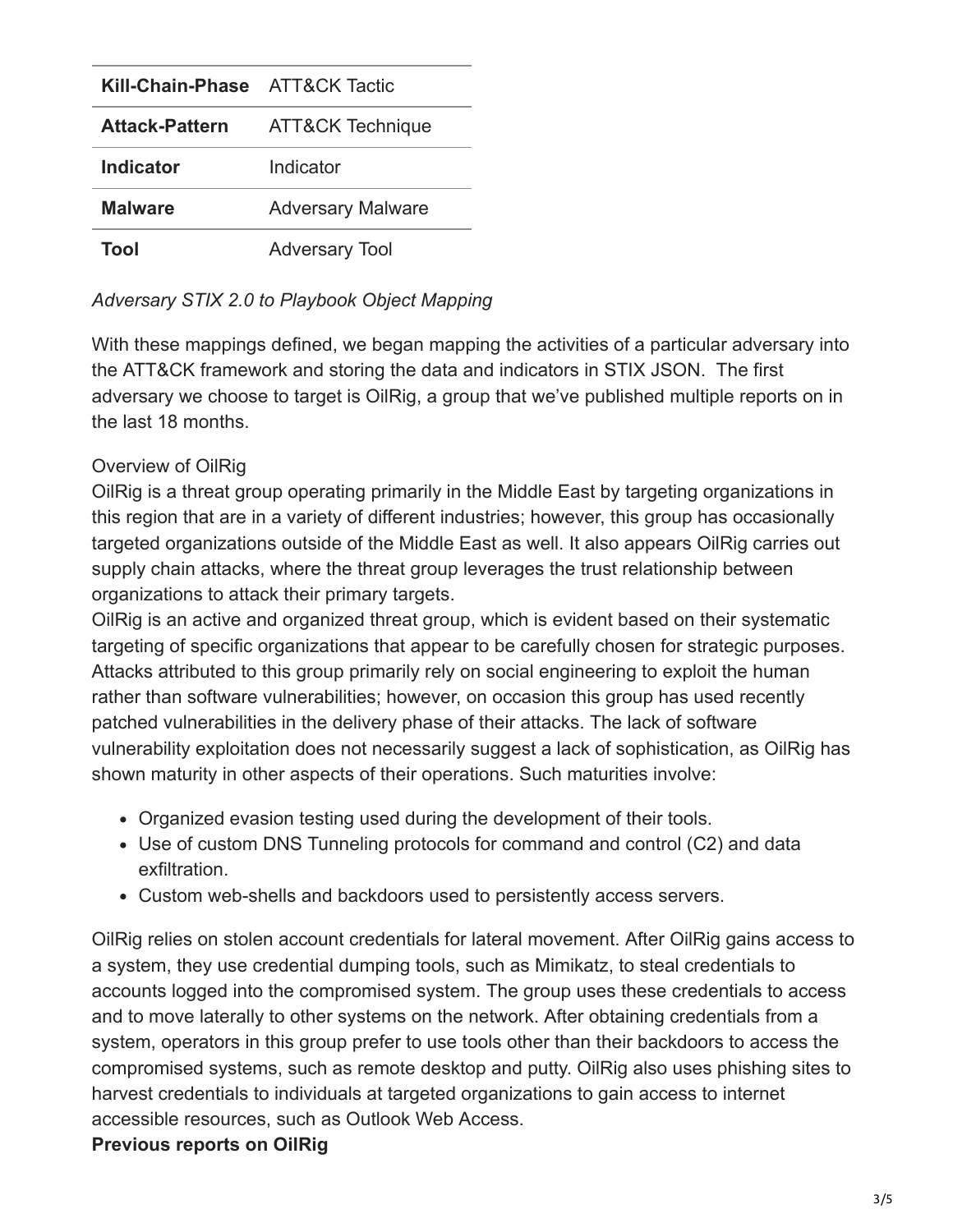## The OilRig Playbook and Viewer

The OilRig Playbook is available [here.](https://raw.githubusercontent.com/pan-unit42/playbook_viewer/master/playbook_json/oilrig.json) It contains data on three campaigns conducted by OilRig spanning from May of 2016 to September of 2017. This includes 123 indicators that map to 19 different ATT&CK Techniques. This isn't everything we've learned about OilRig, but it's a starting point that we want to share with other members of the threat intelligence community.

In an ideal world, readers would download the JSON file and load it into their threat intelligence system. Unfortunately, there are few tools which can handle STIX 2 content at the moment, and none that would display the entire Playbook at once. To help remedy this, we're also releasing a simple tool to view the Playbook through a web interface. A [screenshot of the viewer is below, and you can access the live version of it here: https://pan](https://pan-unit42.github.io/playbook_viewer/)unit42.github.io/playbook\_viewer/

| <sup>     2010 LINU</sup>                                          | <b>PLAYBOOK VIEWER</b>                                                                                                                                                                                                                                                                                                                                                                   |                                                       |                        |                                                                                   |                |                                        |                                |                       |  |
|--------------------------------------------------------------------|------------------------------------------------------------------------------------------------------------------------------------------------------------------------------------------------------------------------------------------------------------------------------------------------------------------------------------------------------------------------------------------|-------------------------------------------------------|------------------------|-----------------------------------------------------------------------------------|----------------|----------------------------------------|--------------------------------|-----------------------|--|
| <b>PLAYBOOKS</b><br><b>OILRIG</b>                                  | OilRig is an adversary group conducting cyber espionage operations in<br>the Middle East. We have been tracking this threat group since May 2016<br>and have seen them targeting government, technology, financial and<br>non-profit organizations in the following countries:<br>- Saudi Arabia<br>$-$ Oatar<br>- Turkey<br>- Kuwait<br>- Israel<br>- Lebanon<br>- United Arab Emirates |                                                       |                        | July 2017 to August 2017<br>May 2016 to August 2017<br>May 2016 to September 2017 |                |                                        |                                |                       |  |
|                                                                    |                                                                                                                                                                                                                                                                                                                                                                                          |                                                       |                        |                                                                                   |                |                                        |                                | Intrusion Set: OilRig |  |
|                                                                    |                                                                                                                                                                                                                                                                                                                                                                                          | <b>RECON</b>                                          | <b>DELIVERY</b>        | <b>EXPLOIT</b>                                                                    |                | <b>INSTALL</b>                         | <b>COMMAND</b>                 | <b>OBJECTIVE</b>      |  |
|                                                                    |                                                                                                                                                                                                                                                                                                                                                                                          | Spear phishing messages<br>with malicious attachments | requested cyber action | Authorized user performs                                                          | Scheduled Task | Custom Command and<br>Control Protocol | Permission Groups<br>Discovery |                       |  |
|                                                                    |                                                                                                                                                                                                                                                                                                                                                                                          |                                                       |                        |                                                                                   |                | Standard Application Layer<br>Protocol | Process Discovery              |                       |  |
|                                                                    |                                                                                                                                                                                                                                                                                                                                                                                          |                                                       |                        |                                                                                   |                | <b>Fallback Channels</b>               | <b>Automated Collection</b>    |                       |  |
| Created by Palo Alto Networks - Unit 42<br>Mitre ATT&CK™ I ST0(2.0 |                                                                                                                                                                                                                                                                                                                                                                                          |                                                       |                        |                                                                                   |                |                                        |                                |                       |  |

*OilRig Playbook Viewed through Playbook Viewer*

To start using the viewer, click on a Playbook in the left column. This reads the Playbook STIX JSON out of our GitHub repository and parses out the dated campaigns. You can then view specific campaigns by clicking on their date ranges, which will populate the attack life cycle phases in the bottom section.

If you click on a specific technique, the viewer displays a dialog (below) that includes a link to the relevant ATT&CK description as well as the STIX indicator patterns that indicate that technique. It's important to note that not every STIX indicator in the Playbook is indicative of malicious activity but simply that the behavior is present.